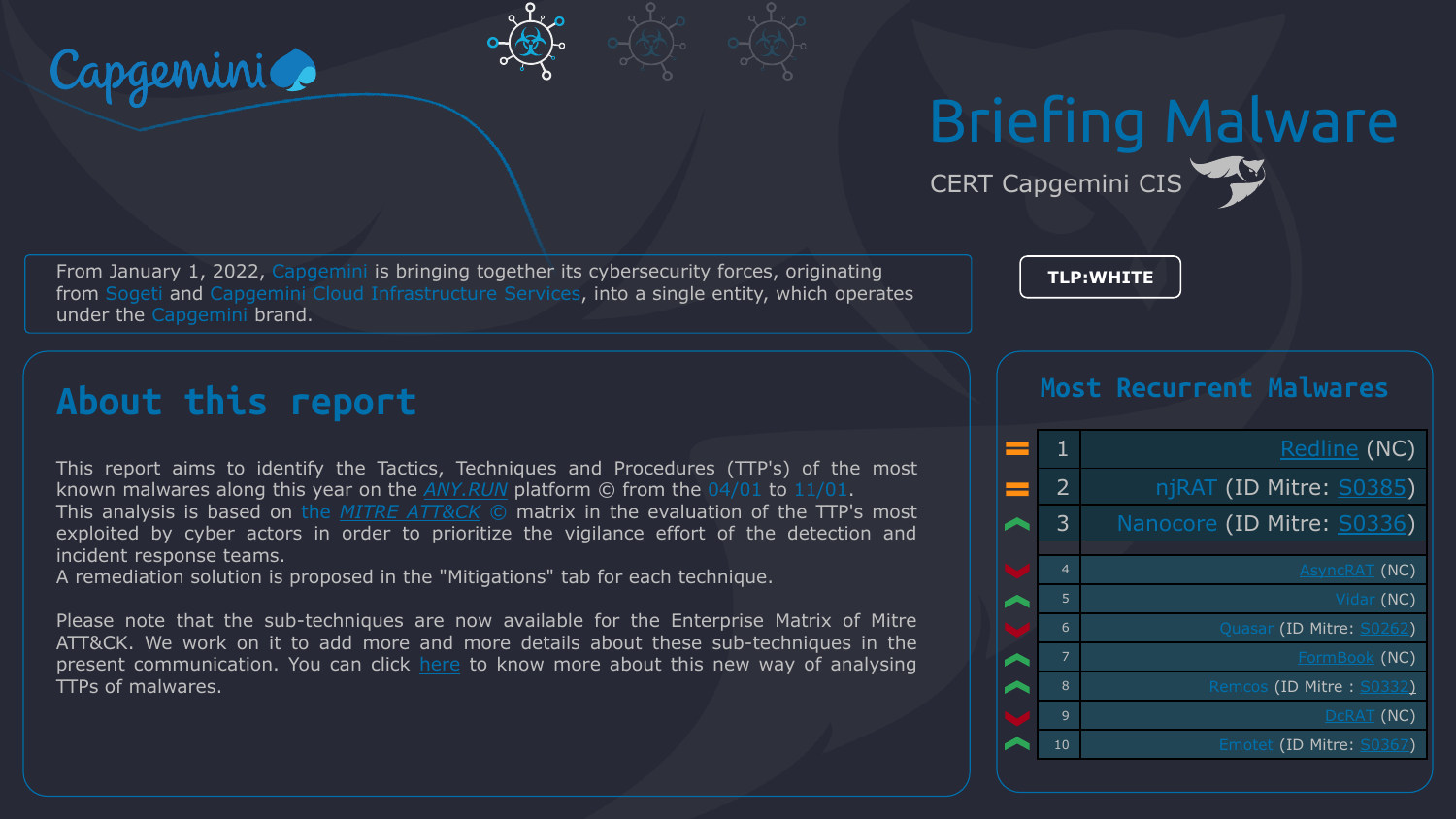

# **Most observed malware's TTPs overlaps**

A graphic presentation of TTPs overlaps between malwares is available in the next pages. For each tactic, you can find the listing of the names and the IDs of the techniques. Credits from The Mitre Corporation ©.

| <b>TA0002:</b><br><b>Execution</b>                |                                          | <b>TA0003:</b><br><b>Persistence</b>                    |                                                                               | <b>TA0004:</b><br><b>Privilege Escalation</b>                           |                                                                         | <b>TA0005:</b><br><b>Defense</b><br><b>Evasion</b>            | <b>TA0006:</b><br><b>Credential Access</b>                  |                                                         | <b>TA0007:</b><br><b>Discovery</b>                   | <b>TA0008:</b><br><b>Lateral Movement</b> |                                                    | <b>TA0009:</b><br><b>Collection</b>            |                          | <b>TA0011:</b><br><b>Command</b><br>and Contro         | <b>TA0010:</b><br><b>Exfiltration</b>                          |
|---------------------------------------------------|------------------------------------------|---------------------------------------------------------|-------------------------------------------------------------------------------|-------------------------------------------------------------------------|-------------------------------------------------------------------------|---------------------------------------------------------------|-------------------------------------------------------------|---------------------------------------------------------|------------------------------------------------------|-------------------------------------------|----------------------------------------------------|------------------------------------------------|--------------------------|--------------------------------------------------------|----------------------------------------------------------------|
| T1059:<br>Command<br>and Scripting<br>Interpreter | T1059.003<br>Windows<br>Command<br>Shell | T1547: Boo<br>or Logon<br>Autostart<br><b>Execution</b> | T1547.001<br><b>Registry Run</b><br><u>Keys /</u><br><b>Startup</b><br>Folder | <u> 1547 : Boot</u><br><u>or Logon</u><br>Autostart<br><b>Execution</b> | T1547.001:<br><b>Registry Run</b><br>Keys /<br><b>Startup</b><br>Folder | T1112:<br>Modify<br>Registry                                  | T1056 :<br>Input<br>Capture                                 | T1056.001<br><b>Keylogging</b>                          | T1057:<br>Process<br><b>Discovery</b>                | T1021:<br>Remote<br><b>Services</b>       | T1021.001:<br>Remote<br><b>Desktop</b><br>Protocol | T1056 :<br><b>Input</b><br>Capture             | T1056.001:<br>Keylogging | T1105:<br><mark>Ingress Tool</mark><br><b>Transfer</b> | T1041:<br><b>Exfiltration</b><br>Over <sub>C2</sub><br>Channel |
| T1053:<br>Scheduled<br>Task/Job                   | $\sim$                                   | T1053:<br>Scheduled<br>Task/Job                         |                                                                               | T1055:<br><b>Process</b><br>Injection                                   |                                                                         | T1027:<br>Obfuscated<br><b>Files or</b><br><b>Information</b> | T1555 :<br>Credentials<br>from<br>Password<br><b>Stores</b> | T1555.003<br>Credentials<br>from Web<br><b>Browsers</b> | T1012 :<br>Query<br>Registry                         |                                           |                                                    | T1560 :<br><b>Archive</b><br>Collected<br>Data |                          | T1571: Non-<br>Standard<br>Port                        |                                                                |
| T1204 : User<br><b>Execution</b>                  |                                          |                                                         |                                                                               | T1053:<br>Scheduled<br>Task/Job                                         |                                                                         | T1055:<br><b>Process</b><br>Injection                         | T1552 :<br>Unsecured<br>Credentials                         | T1552.001:<br>Credentials<br>In Files                   | T1083 : File<br>and Directory<br><b>Discovery</b>    |                                           |                                                    | T1125:<br>Video<br>Capture                     |                          | T1132 : Data<br>Encoding                               |                                                                |
|                                                   |                                          |                                                         |                                                                               |                                                                         |                                                                         | T1070:<br>Indicator<br>Removal on<br><b>Host</b>              |                                                             |                                                         | T1082 :<br>System<br><b>Information</b><br>Discovery |                                           |                                                    | <u>T1113:</u><br><b>Screen</b><br>Capture      |                          | T1573:<br>Encrypted<br>Channel                         |                                                                |
|                                                   |                                          |                                                         |                                                                               |                                                                         |                                                                         |                                                               |                                                             |                                                         | T1087:<br><b>Account</b><br>Discovery                |                                           |                                                    | T1123:<br><b>Audio</b><br>Capture              |                          |                                                        |                                                                |
| Technique shared by                               |                                          |                                                         |                                                                               |                                                                         |                                                                         | T1120 :<br>Peripheral                                         |                                                             |                                                         |                                                      |                                           |                                                    |                                                |                          |                                                        |                                                                |
| 9                                                 | 8<br>$\overline{ }$                      | 6                                                       | 5<br>$\overline{4}$                                                           | 3                                                                       | malwares                                                                |                                                               |                                                             |                                                         | Device<br><b>Discovery</b>                           |                                           |                                                    |                                                |                          |                                                        |                                                                |